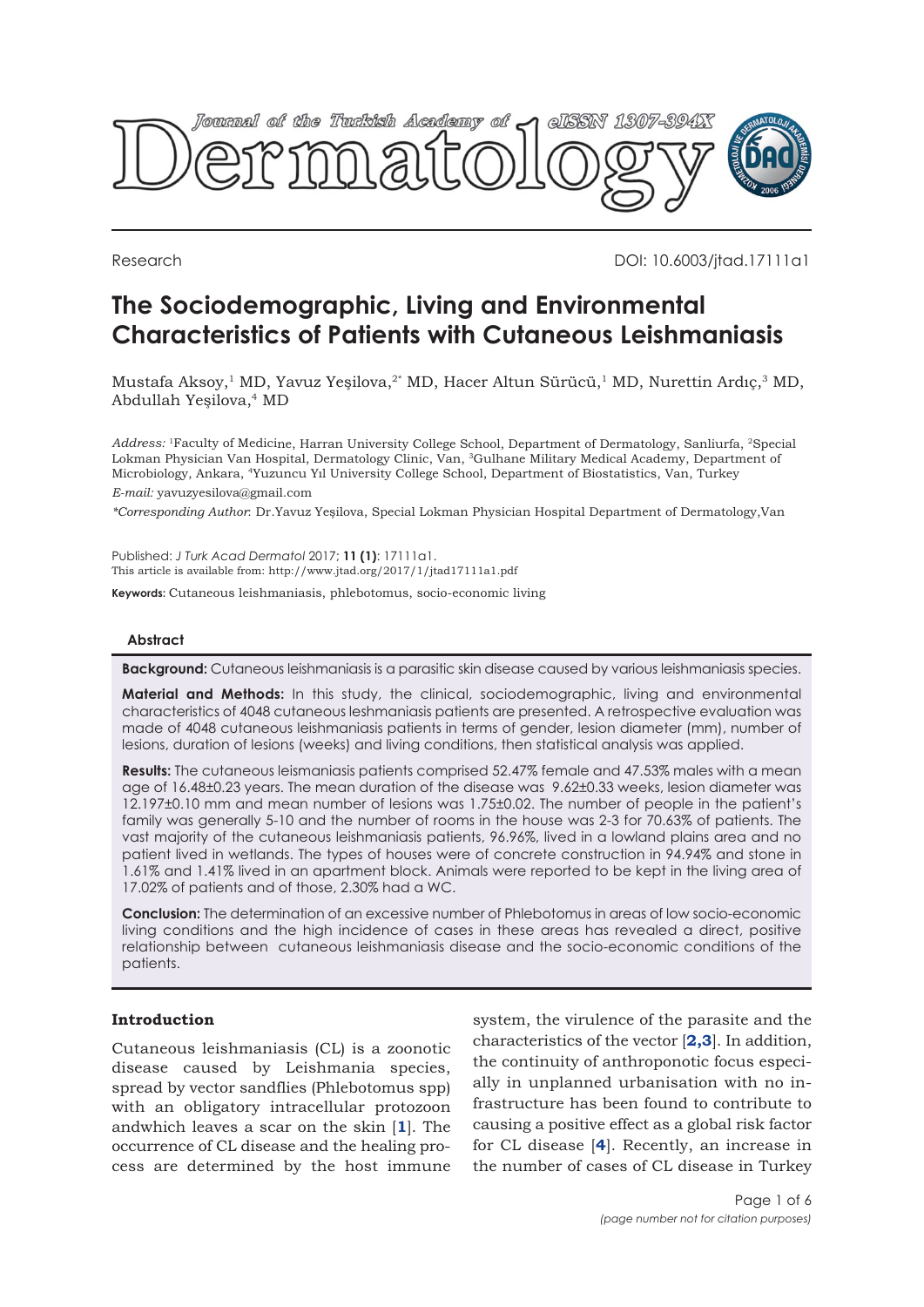<span id="page-1-0"></span>

| <b>General features</b>    | Frequency       |  |  |
|----------------------------|-----------------|--|--|
| Age (years) $(n=4048)$     | 16.48±0.23      |  |  |
| Female                     | 2124(52.47%)    |  |  |
| Male                       | 1924(47.53%)    |  |  |
| Duration (months) (n=3996) | $9.62 \pm 0.33$ |  |  |
| Size $(nm)(n=4048)$        | 12.197±0.10     |  |  |
| Number $(n=4000)$          | $1.75 \pm 0.02$ |  |  |

**Table 1.** General Features of Patients with Cutaneous Leishmaniasis Patients

has been determined [**[5](#page-4-0),[6](#page-4-0)**]. According to the Ministry of Health, approximately 45% of the cases of CL in Turkey in the last 20 years, in the province of Şanliurfa in particular, have been seen to originate in areas of highly unplanned residences without sufficient infrastructure [**[7](#page-4-0)**].

Two types of sandfly species (Phlebotomus spp) are responsible for the spread of CL disease; the vector sandfly Lutzomyia for New World CL seen on the American continent and the vector sandfly Phlebotomus (Phlebotomus papatasi and Phlebotomus sergenti) for Old World CL seen in the Mediterranean region [**[8](#page-4-0)**]. While Phlebotomus sergenti is accepted as the vector for Leishmania tropica, Phlebotomus papatasi is accepted as the vector for Leishmania major [**[9](#page-4-0),[10,11](#page-4-0)**]. The agent often causing CL disease seen in the province of Şanliurfa has been shown to be Leishmania tropica [**[8,10,](#page-4-0)[12,13](#page-5-0),[14](#page-5-0),[15](#page-5-0)**]. The aim of this study was to make a retrospective examination of the clinical and socio-demographic characteristics and living environments of 4048 CL patients recorded in Turkey at Şanliurfa Public Health Centre and Harran University Medical Faculty Dermatology Clinic.

## **Material and Methods**

A retrospective evaluation was made of the records of 4048 CL patients registered at Şanliurfa Public Health Centre and Harran University Medical Faculty Dermatology Clinic between 1998 and 2004. Approval for the study was granted by the Local Ethics Committee. An examination was made of the age

(years) of the CL patients, gender, lesion diameter (mm), number of lesions, duration of lesions (months) and living conditions. The data were statistically evaluated.

Diagnosis of CL disease was made from clinical appearance of the patient, and positive demonstration of Leishmania with laboratory tests (parasites-amastigotes-in skin smears). When there were difficulties in diagnosis, laboratory tests such as polymerase chain reaction and immune fluorescent antibody techniques were of benefit in the evaluation of the histopathological results.

### **Statistical evaluation**

In the statistical evaluation of the data, the SAS 9.12 statistical software program was used. For examination of the variables in the study, firstly descriptive statistical calculations were made. Then, to establish differences between the characteristics of the groups such as age, gender, duration of the disease, lesion type, localization and diameter, the proportions test was used. A value of p<0.05 was accepted as statistically significant.

#### **Results**

#### *General characteristics of the CL patients*

The study group comprised a total of 4048 patients; 2124 (52.47%) females and 1924 (47.53%) males. The mean age of the patients was 16.48±0.23 years. The mean duration of the disease was 9.62±0.33 weeks (range, 1-500 months). Mean lesion diameter was found to be 12.197±0.10 mm (range, 1-80mm) and the mean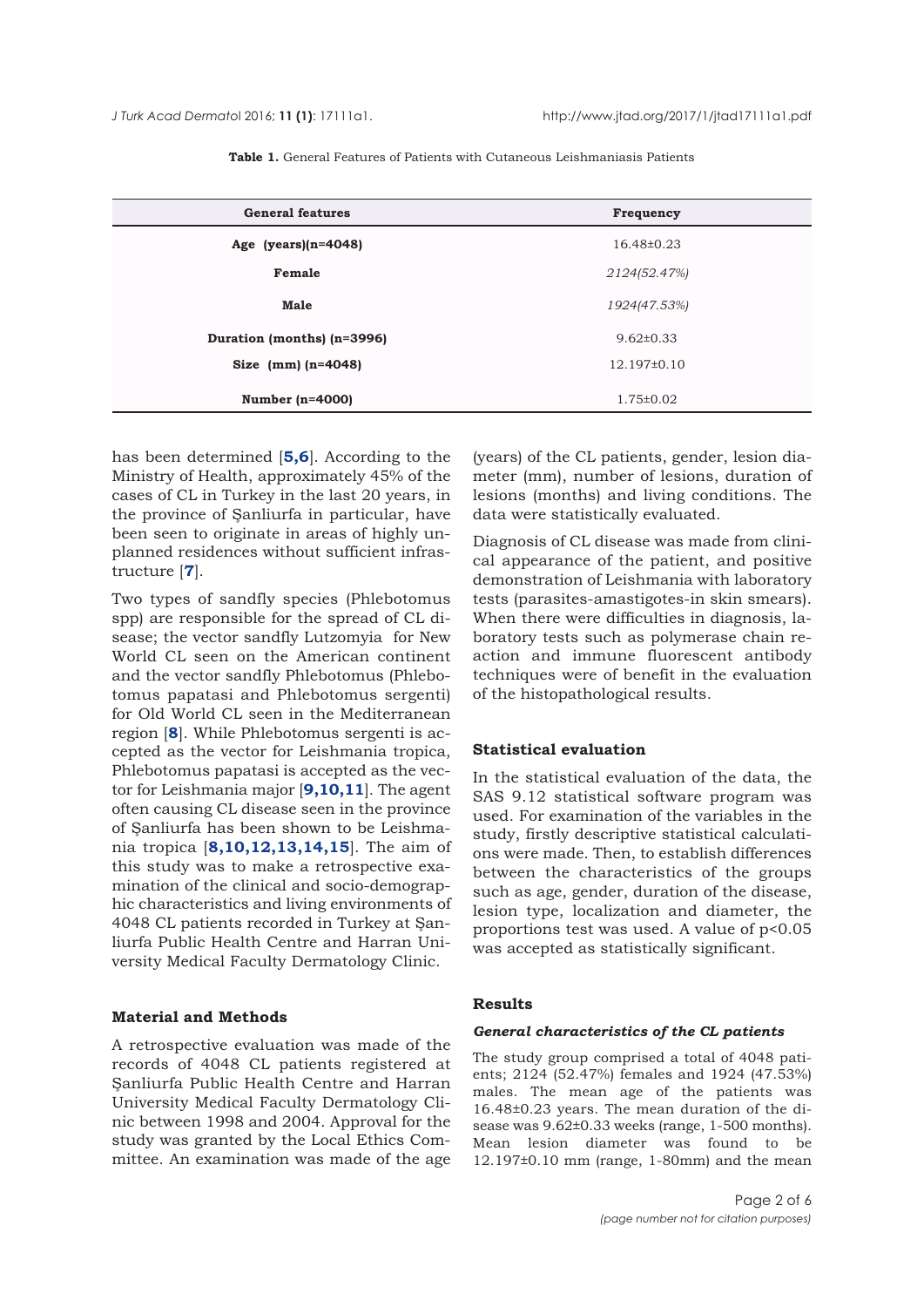*J Turk Acad Dermato*l 2017; **11 (1)**: 17111a1. http://www.jtad.org/2017/1/jtad17111a1.pdf

**Table 2.** The Number of Family Members and the Number of Rooms in the Home of Cutaneous Leishmaniasis Patients

|                                 | Frequency | Percentage (%) |
|---------------------------------|-----------|----------------|
| <b>Number of family members</b> |           |                |
| $1 - 5$                         | 1086      | 26.84          |
| $5 - 10$                        | 2524      | 62.36          |
| $10 - 15$                       | 387       | 9.59           |
| 15-20                           | 48        | 1.13           |
| $20 - 25$                       | 3         | 0.08           |
| <b>Number of rooms</b>          |           |                |
| 1                               | 158       | 3.93           |
| $\overline{\mathbf{2}}$         | 1431      | 35.37<br>35.25 |
| 3                               | 1426      |                |
| 4                               | 819       | 20.27          |
| 5                               | 147       | 3.67           |
| 6                               | 57        | 1.25           |
| $\mathbf 7$                     | 10        | 0.26           |

number of lesions was 1.75±0.02 (range, 1-10) (**[Table 1](#page-1-0)**).

## **The number of rooms in the houses where CL patients lived and the number of family members**

The number of rooms in the house where CL patients lived and the number of people living there are shown in (**Table 2.**) The number of family members of CL patients ranged from 1 to 25 and generally (62.36%) the number of people living together in the family was 5-10. It was noticeable that 1-5 children in the families of the patients was at a low rate (26.84%) in CL patients. In respect of the number of rooms in the house, 70.63% of the patients lived in houses with 2 or 3 rooms.

## **Living environments of the CL patients**

The vast majority of the CL patients lived in flat plains areas. A very low rate (0.82%) lived in mountainous areas and only 0.05% lived in forested areas. No patient lived in wetlands or surrounding areas (**[Table 3](#page-3-0)**). The houses where the CL patients lived were concrete type houses in 94.94% of cases, stone houses in 1.61% and flats in apartment blocks in 1.41%. Only 3.06% of the houses lived in by CL patients were made of mud bricks. None of the patients lived in wooden houses or tents (**[Table 3](#page-3-0)**). This section should include a concise textual description of the data presented in tables and/or figures. The Results and Discussion may be combined if by doing so, space is saved or the logical sequence of the manuscript is improved. Excessive repetition of table or figure contents shouldbe avoided.

#### **Discussion**

Old World CL shows a wide geographic distribution, being seen in many countries, primarily Afghanistan, Algeria, Iran and Syria [[16](#page-5-0)]. CL disease is generally seen during childhood and the prevalence decreases with increasing age [**[17](#page-5-0)**]. The number of lesions in CL disease is usually limited to 1 or 2 [**[18](#page-5-0)**]. and the duration of the disease has be en reported as mean 12.71 months [**[19](#page-5-0)**].

Clinically, the disease starts with a spot a few millimetres in diameter and continues with papulonodular or ulcerative lesions growing over time. These lesions later heal leaving permanent scar tissue when not treated [**[18,20](#page-5-0)**]. The Phlebotomus which play a role in the spread of the disease are found during the day in places such as piles of stones, cracks in walls, tree hollows and animal shelters. At dusk they emerge from these hiding places and the female Phlebotomus takes in amastigotes when sucking blood from sick humans or other mammals. In the intestines of the Phlebotomus, the ingested amastigotes become promastigotes, rapidly reproduce and mature. While sucking blood at the next feeding of the Phlebotomus, these parasites in promastigote form spread the disease by innoculating non-infected skin. The parasites entering the host macrophages return to amastigote form and reproduce within the cells, which results in the death of the host macrophage cells and new cells are infected by dissemination into the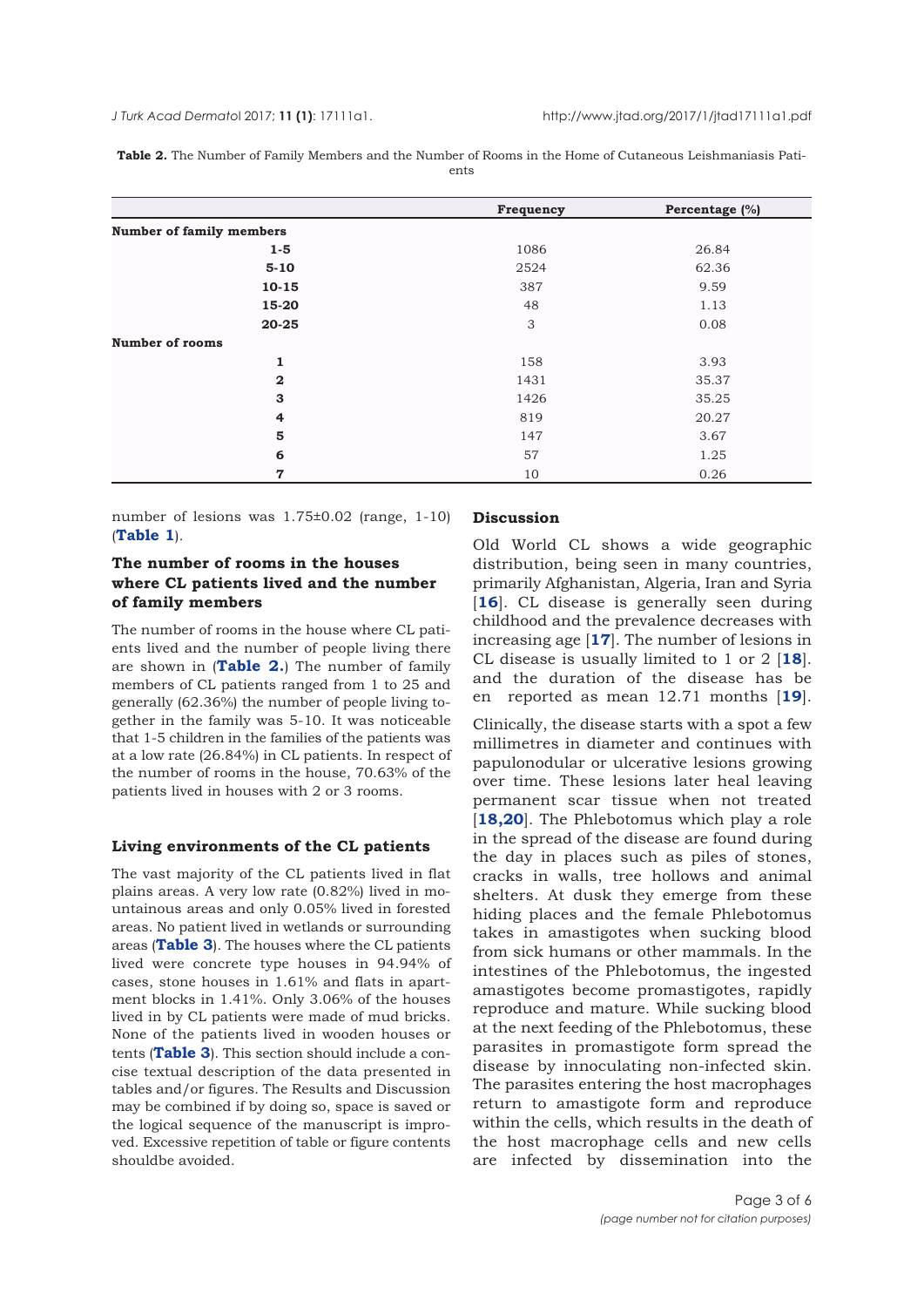<span id="page-3-0"></span>

| Living conditions of CL patients        |            | Frequency      | Percentage (%) |
|-----------------------------------------|------------|----------------|----------------|
| Plastered walls in the house $(n=4048)$ | No         | 3924           | 96.94          |
|                                         | <b>Yes</b> | 124            | 306            |
| Mountainous area (n=4048)               | No         | 4015           | 99.18          |
| Wetlands $(n=4048)$                     | <b>Yes</b> | 33             | 0.82           |
|                                         | No         | 123            | 3.04           |
| Plain/lowlands $(n=4048)$               | <b>Yes</b> | 3925           | 96.96          |
|                                         | No         | 4048           | 10.000         |
| Forest $(n=4048)$                       | No         | 4046           | 99.95          |
|                                         | <b>Yes</b> | $\overline{2}$ | 0.05           |
| Tent (n=4048)                           | No         | 4048           | 100.00         |
| Wooden house (n=4048)                   | No         | 4048           | 100.00         |
|                                         | No         | 3991           | 98.59          |
| Flat in apartment block (n=4048)        | <b>Yes</b> | 57             | 1.41           |
|                                         | No         | 205            | 5.06           |
| Concrete house (n=4048)                 | <b>Yes</b> | 3843           | 94.94          |
|                                         | No         | 3983           | 98.39          |
| Stone house $(n=4048)$                  | <b>Yes</b> | 65             | 1.61           |
|                                         | No         | 3359           | 82.98          |
| Animals in the house (n=4048)           | <b>Yes</b> | 689            | 17.02          |
|                                         | No         | 93             | 2.30           |
| Outside WC (n=4048)                     | Yes        | 3955           | 97.70          |

**Table 3.** Living Conditions of Cutaneous Leishmaniasis Patients

surroundings. In terms of infection, the time of highest risk when sandflies are most active together with warming of the air is from dusk to dawn [**[21](#page-5-0), [22](#page-5-0), [23](#page-5-0), [24](#page-5-0), [25](#page-5-0)**]. In the summer months when the density of Phlebotomus increases, in open areas known as tents by people in villages, people sleep uncovered without mosquito nets, so it is inevitable that fly bites in uncovered areas such as the head and upper extremities will result in CL disease. In the sampling of homes on the outskirts of Şanliurfa, reasons such as the general condition of the house, there being a garden, the house not having plastered walls, keeping animals in part of the house, there being a barn, keeping pigeons, the toilet being outside the house and poor hygiene conditions have been determined to make a positive contribution to the sandfly population [**[26](#page-5-0)**]. Especially when the temperature of animal shelters is higher than the surroundings, the spread and population density of these species can be

affected negatively. This can be explained by the placing of light traps in outdoor open areas in July which catch a relatively higher number of adult flies [**[7](#page-4-0),[26](#page-5-0)**].

In the current study, there was plaster on the walls of 96.4% of the houses lived in by CL patients. The toilets used by the household were outside the house for the majority (97.70%) of the CL patients and most of the houses were single-storey concrete houses (94.94%). In 17.02% of the places lived in by the CL patients, there were animal shelters. The rates of those living in apartment blocks (1.41%) or in houses with stone walls (1.61%) were very low. None of the patients were living in tents. The results of the current study are in contrast with those of *Toprak* et al as a high proportion of the houses lived in by the CL patients had plastered walls and the rate of animal shelters in the living accommodation was very low. However, the finding that a high proportion of the houses where the CL patients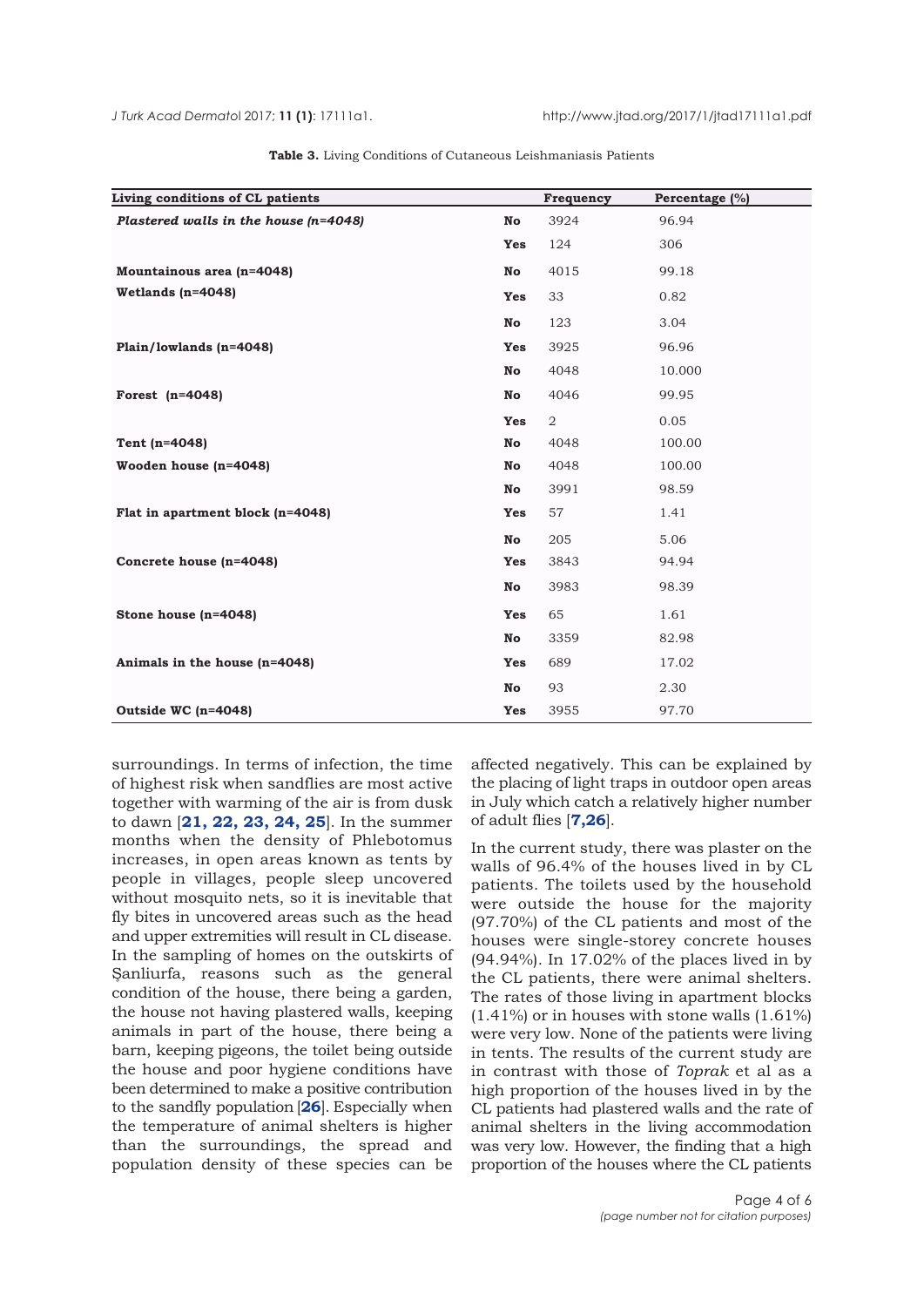<span id="page-4-0"></span>lived had an outside toilet supports the findings of *Toprak* et al.

Phlebotomus are generally found in flat lowland areas [**[27](#page-5-0)**]. This species has been seen to adapt well to drought and is not found at high altitude due to the drop in temperature [**[28](#page-5-0)**]. In the current study, the vast majority of the CL patients lived in the lowland areas (96.96%). The rate of those living in mountainous (0.82%) or forested (0.05%) areas was very low and none of the CL patients lived in areas such as wetlands. This finding that generally the patients lived in lowlands and very few lived in mountainous areas supports the data in literature.

As a much greater number of Phlebotomus were collected in neighbourhoods with a low socio-economic living standard, and at the same time most CL patients comprised those who lived in these types of houses in these areas, a direct positive relationship has been shown between disease-sandfly density and socio-economic structure [**7,[26](#page-5-0)**]. Another result of the current study was that CL disease is related to the number of family members and the number of rooms in the accommodation. The number of family members of the patients in the current study ranged from 1 to 25 but generally (59.2% of the CL patients) they were living in familes of 5-8 individuals. The living areas of the CL patients generally (70.63%) had 2-3 rooms. The high number of children and low number of rooms in the home of the CL patients in this study can be accepted as an indicator of low socio-economic level.

Socio-economic, political and environmental factors have a decisive role in the epidemiology of CL disease in the province of Şanliurfa. In CL disease it has been determined that animals were kept in houses where people were living and the lavatories used by the household were generally in outside areas. At the same time, especially in the outlying areas of Şanliurfa where CL patients were more concentrated, residental areas had developed rapidly and in an unplanned way without infrastructure such as sewerage systems, thus creating an unsuitable living environment but one which is suitable for Phlebotomus.

In the struggle against CL disease, besides effective medical treatment for patients, the implementation of environmental rehabilitation of the slum areas of cities where patients are concentrated to improve the socio-economic levels of the patients and the application of insecticides effective against Phlebotomus, will be able to make a significant reduction in the number of patients. In conclusion, CL dsease should not be considered as a purely medical disease. Especially in countries where the disease is seen at high rates, evaluation is required by a committee comprised of dermatologists, parasitologists, biologists and environmental health specialists.

### **References**

- 1. Turhanoglu M, Alp Erdal S, Bayindir Bilman F. A nine-year evaluation of cutaneous leishmaniasis patients in Diyarbakir Training and Research Hospital, Turkey. Mikrobiyol Bul 2014; 48: 335-340 PMID: 24819271
- 2. Klaus SN, Frankenburg S, Ingber A. Epidemiology of cutaneous leishmaniasis. Clin Dermatol 1999; 17: 257-260. PMID: 10384863
- 3. Salman SM, Rubeiz NG, Kibbi A. Cutaneous leishmaniasis: clinical features and diagnosis. Clin Dermatol 1999; 17: 291-296. PMID: 10384868
- 4. WHO. Urbanization: an increasing risk factor for leishmaniasis. Wkly Epidemiol Rec 2002; 77: 365-370. PMID: 12428426
- 5. Rodriguez-Barraquer I, Gongora R, Prager M, et al. Etiologic agent of an epidemic of cutaneous leishmaniasis in Tolima, Colombia. Am J Trop Med Hyg 2008; 78: 276-282. PMID: 18256429
- 6. Campbell-Lendrum D, Dujardin JP, Martinez E, et al. Domestic and peridomestic transmission of American cutaneous leishmaniasis: changing epidemiological patterns present new control opportunities. Mem Inst Oswaldo Cruz 2001; 96: 159-162. PMID: 11285490
- 7. Gürel MS, Yeşilova Y, Olgen MK, Özbel Y. Cutaneous leishmaniasis in Turkey. Turkiye Parazitol Derg 2012; 36: 121-129. PMID: 22801920
- 8. Killick-Kendrick R, Tang Y, Killick-Kendrick et al. Phlebotomine of Kenya III. Ann Trop Med Parasitol 1994; 88: 183-196. PMID: 8067814
- 9. Anis E, Leventhal A, Elkana Y, Wilamowski A, Pener H. Cutaneous leishmaniasis in Israel in the era of changing environment. Public Health Rev 2001; 29: 37-47 PMID: 11780715.
- 10. Ozbel Y, Turgay N, Ozensoy S, et al. Epidemiology, diagnosis and control of leishmaniasis in the Mediterranean region. Ann Trop Med Parasitol 1995; 89: 89-93. PMID: 8745931
- 11. Guilvard E, Rioux JA, Gallego M, et al. Leishmania tropica in Morocco. III--The vector of Phlebotomus